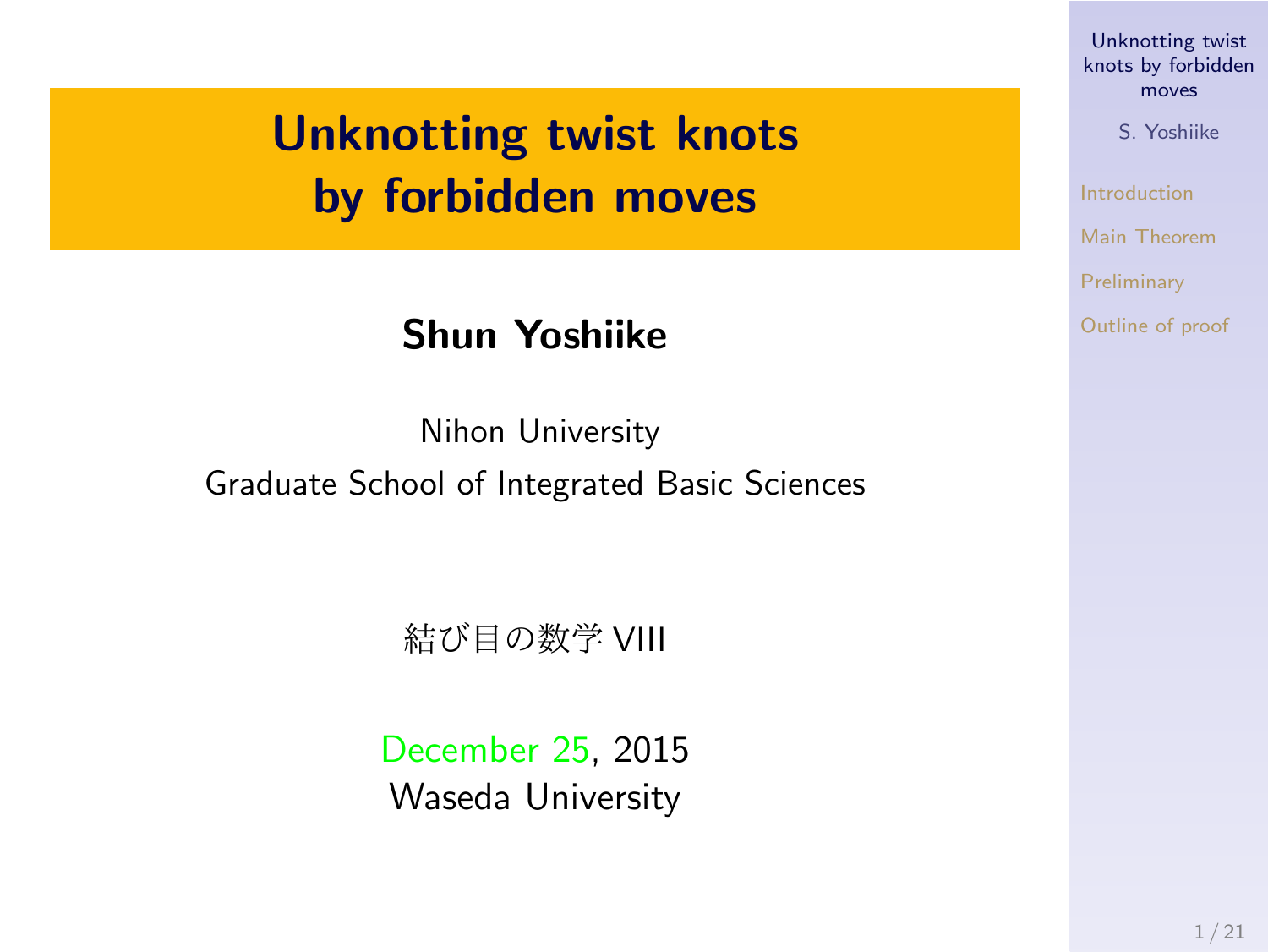### **Virtual knot**

### Definition (virtual knot)

*K* is a *virtual knot def ⇔K* is an equivalence class of virtual knot diagrams under Reidemeister moves and virtual Reidemeister moves



# Unknotting twist knots by forbidden moves

S. Yoshiike

Introduction Main Theorem Preliminary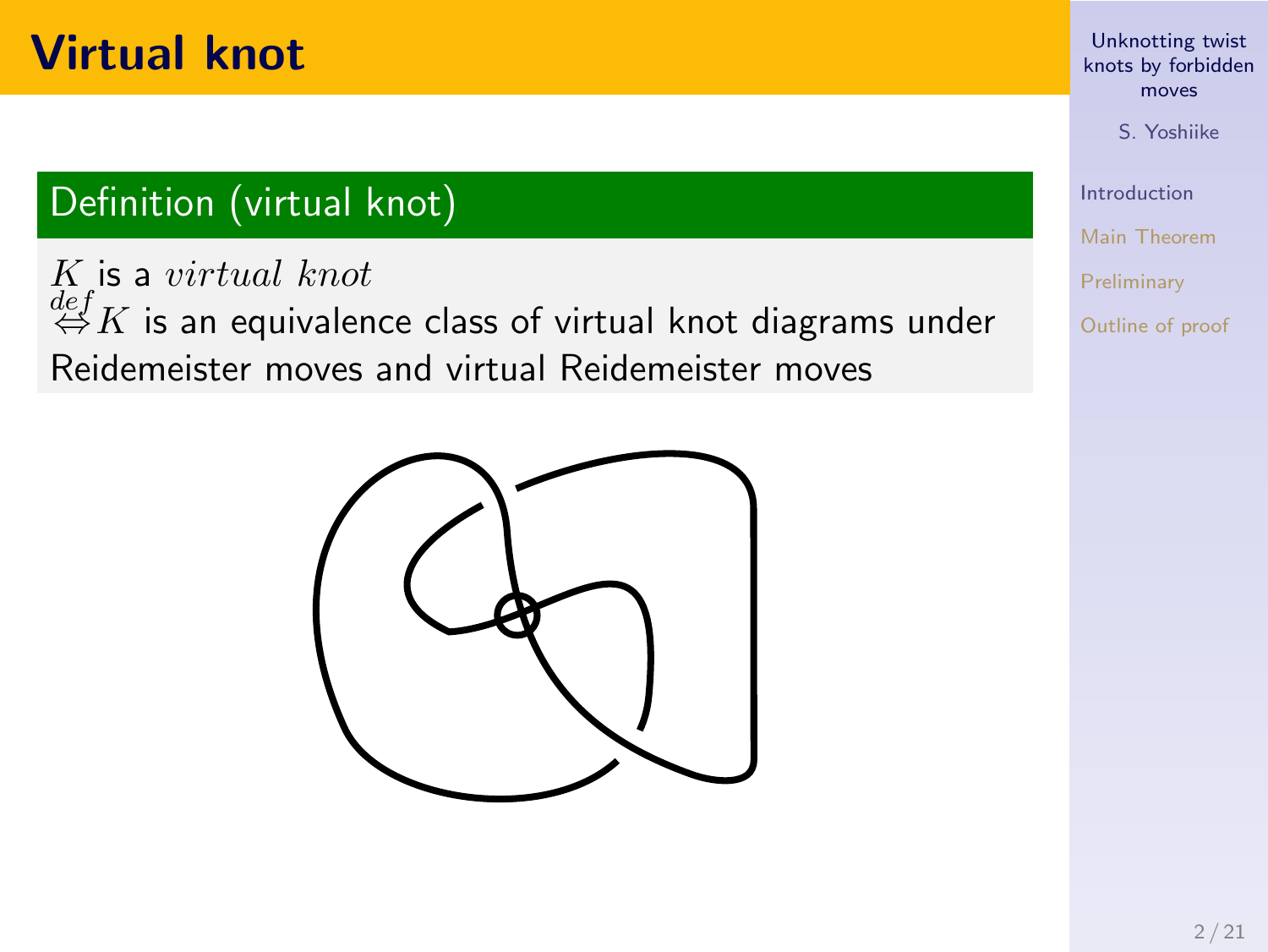### **Virtual knot**

#### Definition (virtual knot)

*K* is a *virtual knot def ⇔K* is an equivalence class of virtual knot diagrams under Reidemeister moves and virtual Reidemeister moves



# Unknotting twist knots by forbidden moves

S. Yoshiike

Introduction Main Theorem

Preliminary Outline of proof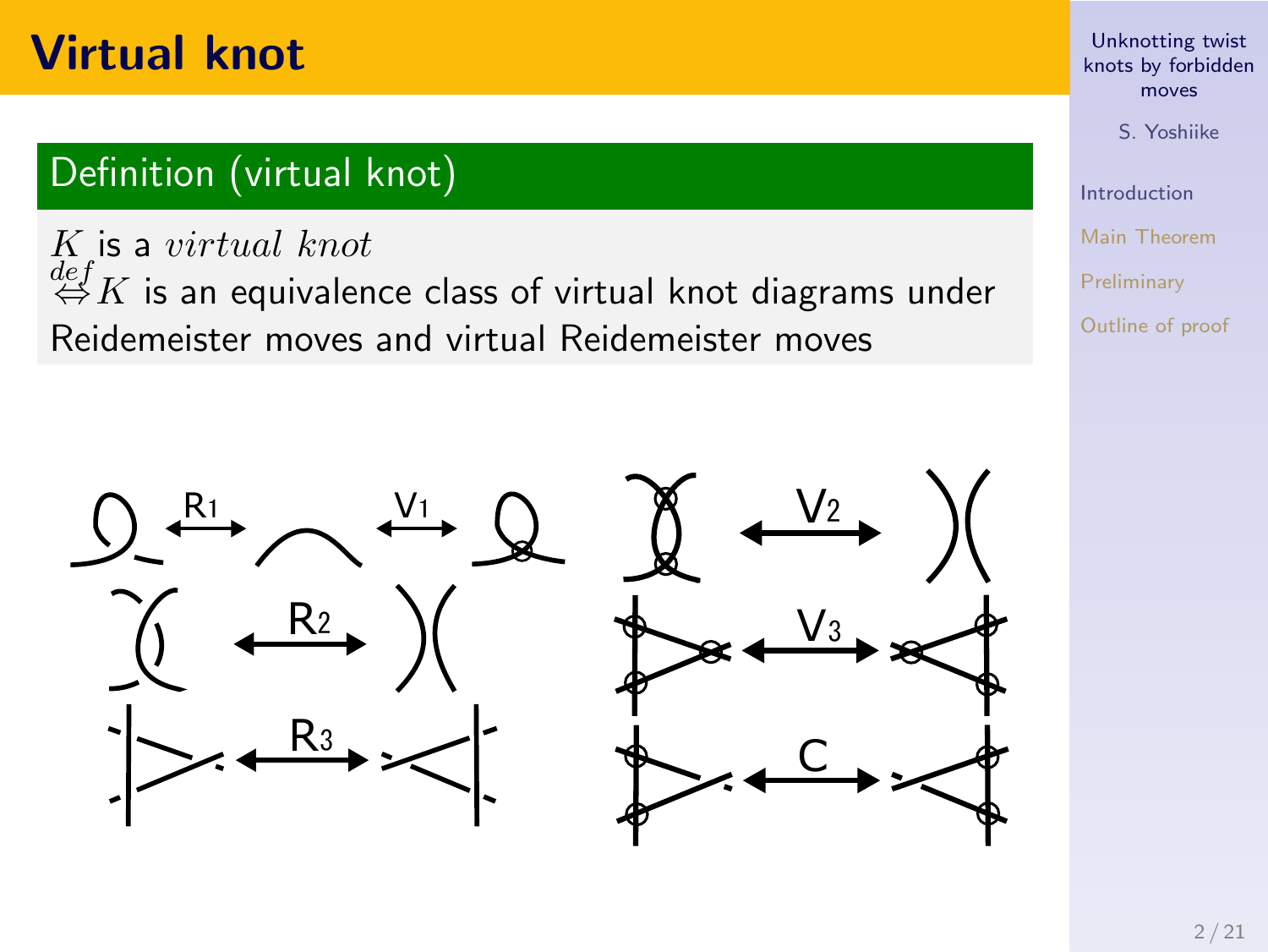### **Forbidden move**





# Unknotting twist knots by forbidden moves

S. Yoshiike

Introduction Main Theorem Preliminary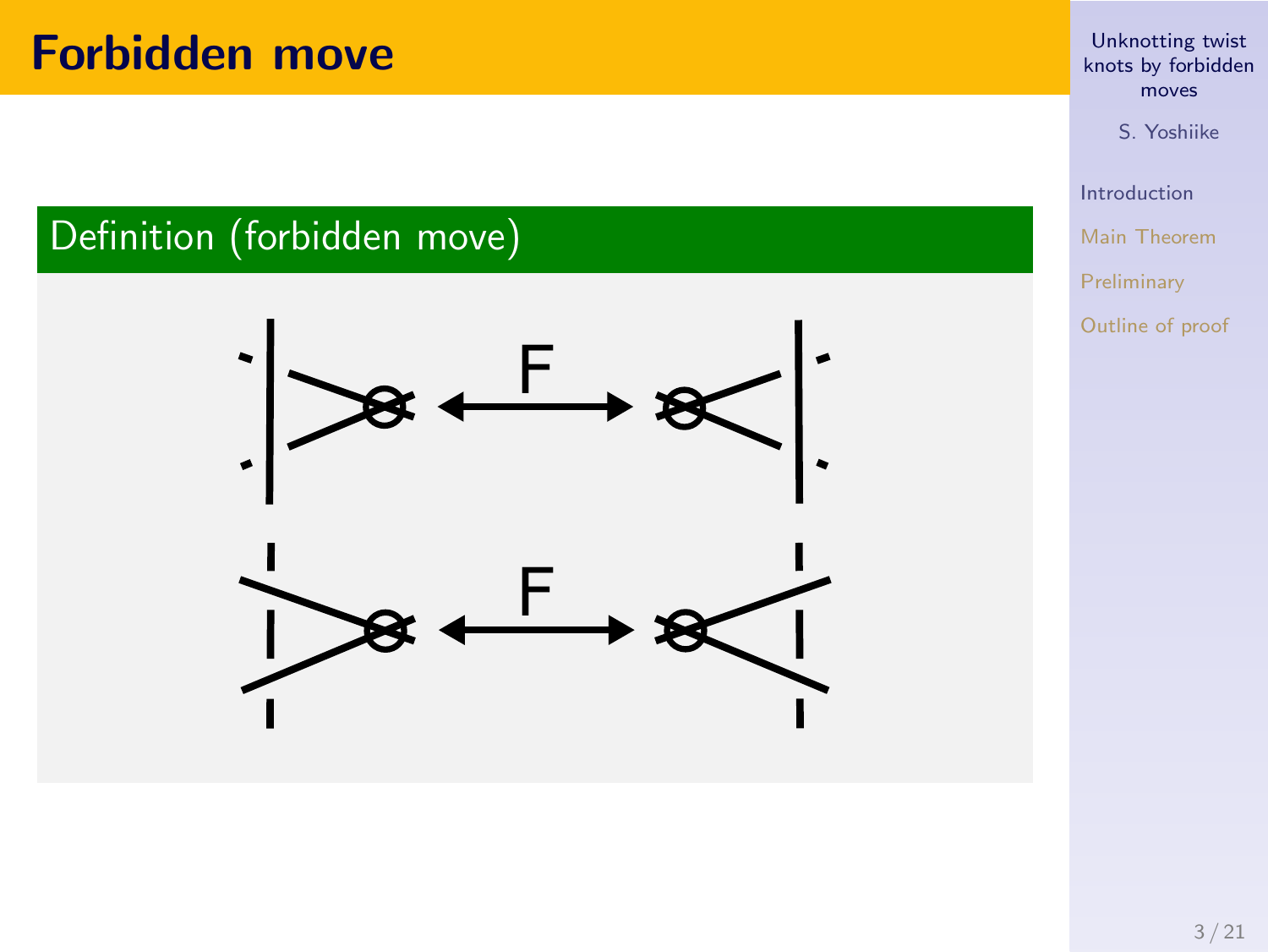### **Why "forbidden" ?**

### Theorem [Kanenobu,2001][Nelson,2001]

For any virtual knot *K*,there exists a finite sequence of Reidemeister moves,virtual Reidemeister moves and forbidden moves that takes *K* to a trivial knot.







# Unknotting twist knots by forbidden moves

S. Yoshiike Introduction

Main Theorem Preliminary Outline of proof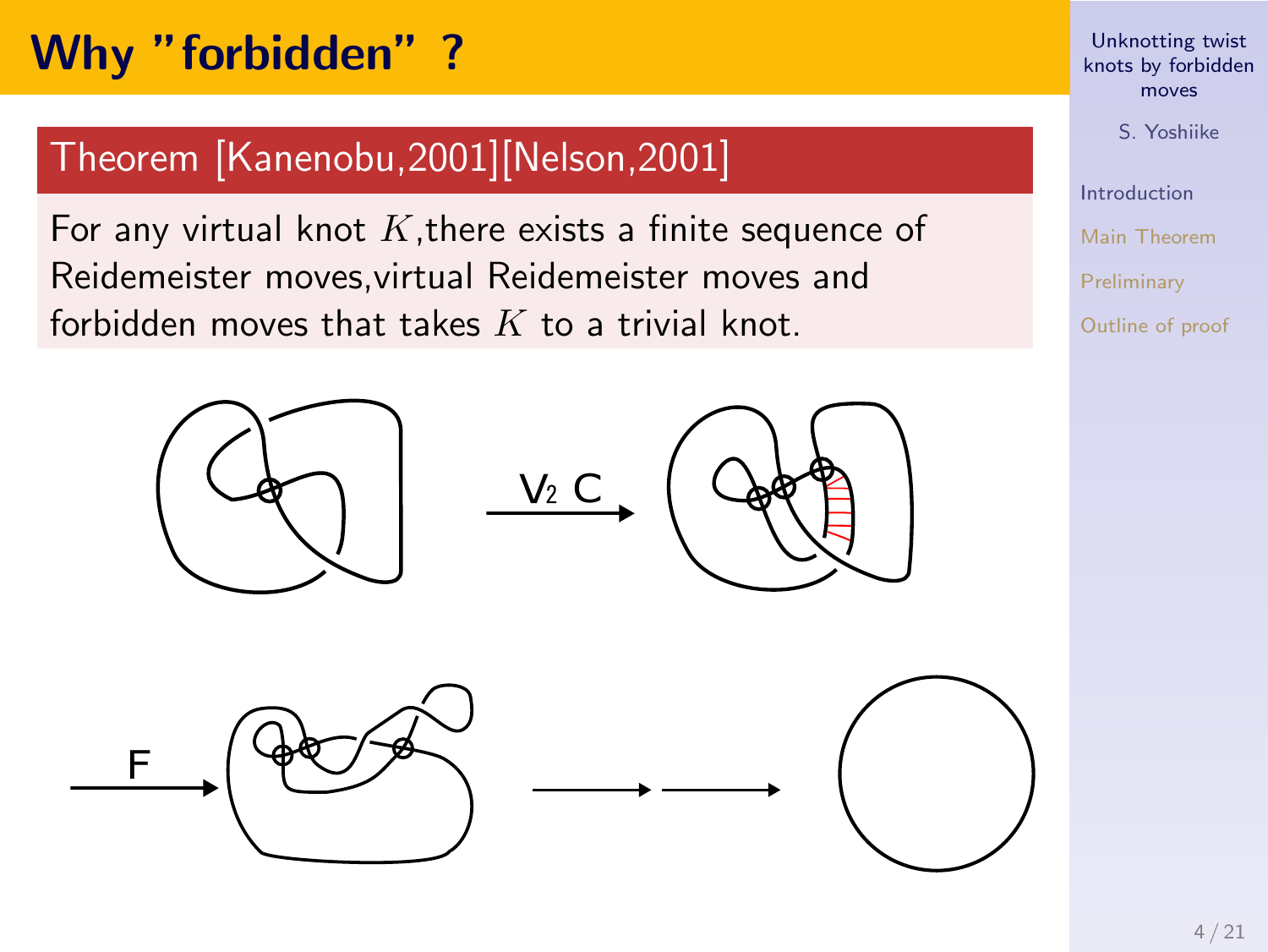### **Forbidden number F(K)**

#### Definition (forbidden number)

Let *K* be a virtual knot.The *forbidden number* of *K* ,  $F(K)$ , is the minimal number of forbidden moves necessary to transform *K* into a trivial knot.



# Unknotting twist knots by forbidden moves

S. Yoshiike

Introduction Main Theorem Preliminary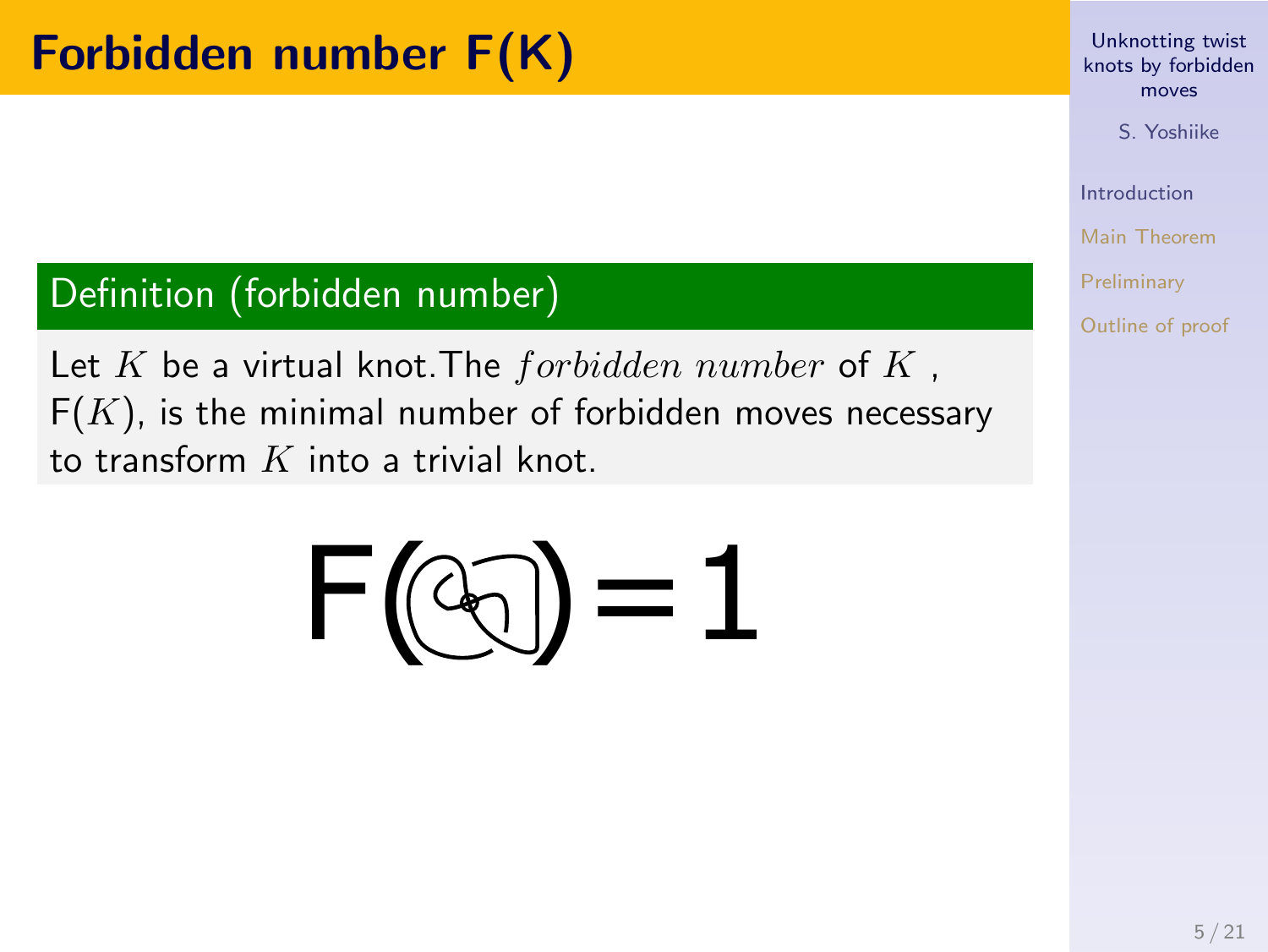### **Upper bound**

### Theorem [Crans-Ganzell-Mellor, 2015]

Let  $T_n$  be the twist knot.  $(k \in \mathbb{N})$ .

$$
F(T_{2k-1}) \le 6k - 2
$$
  

$$
F(T_{2k}) \le 5k - 1
$$



# Unknotting twist knots by forbidden moves

S. Yoshiike Introduction Main Theorem Preliminary Outline of proof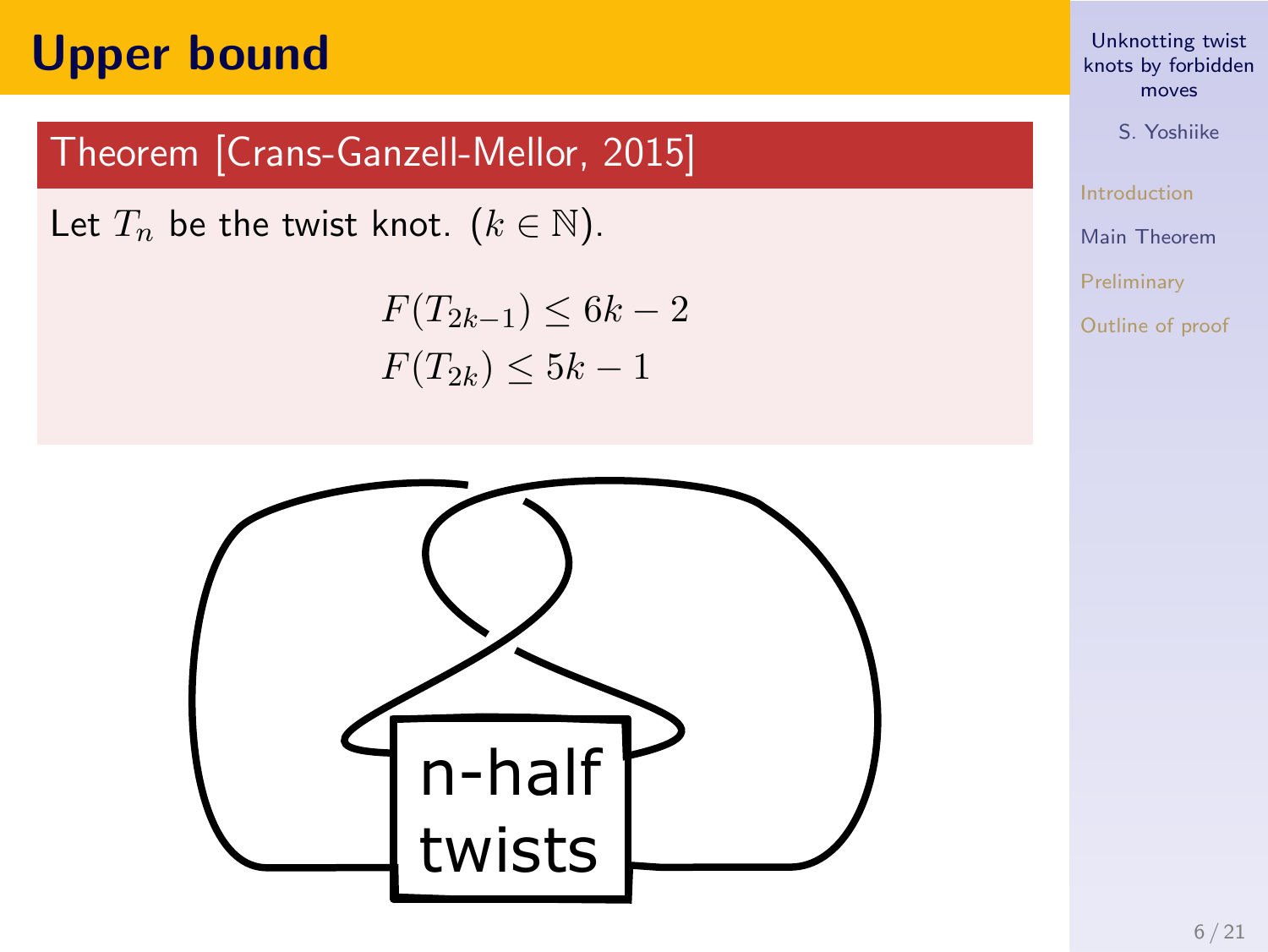### **Improvement of upper bound**

#### Theorem

Let  $T_n$  be the twist knot.  $(n \in \mathbb{Z}, k \in \mathbb{N})$ .

$$
F(T_{2k})
$$
  
\n
$$
F(T_{2k-1}) \le 5k-2
$$
  
\n
$$
F(T_{-2k-1})
$$
  
\n
$$
F(T_{-2k})
$$
  
\n
$$
F(T_{-1}) = 0
$$

### **Corollary**

*F*( *trefoil* )  $\leq$  3 *F*( $figure\text{-}eight$ )  $\leq$  3.

# Unknotting twist knots by forbidden moves

S. Yoshiike Introduction Main Theorem Preliminary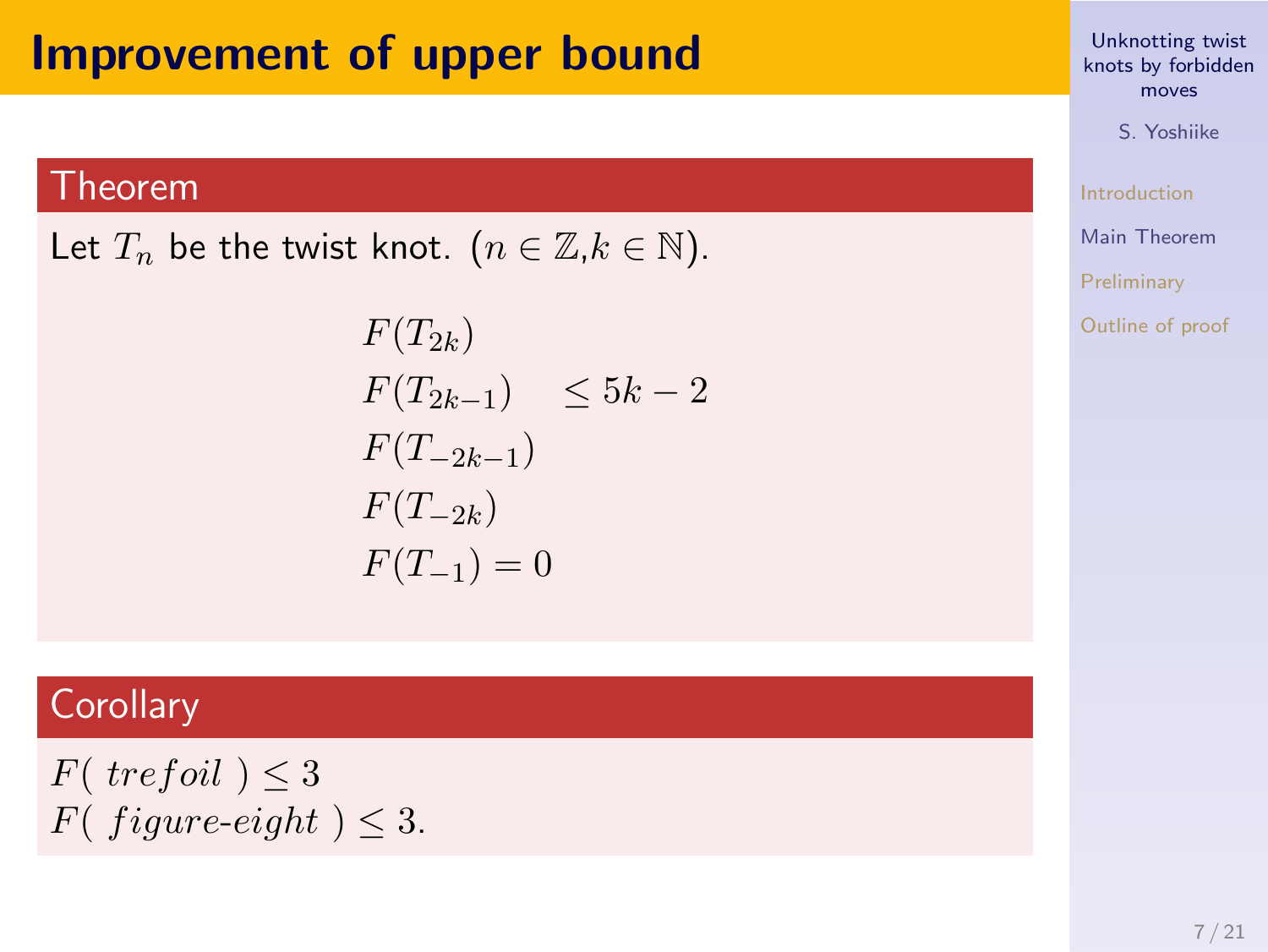### **Gauss diagram**

#### Definition (Gauss diagram)

A *Gauss diagram* is the preimage of a virtual knot diagram with information of real crossings .



#### Theorem [Goussarov-Polyak-Viro, 2000]

There exists a one-to-one correspondence between all virtual knots and all equivalence classes of Gauss diagrams modulo the Reidemeister moves.

# Unknotting twist knots by forbidden moves

S. Yoshiike Introduction

```
Main Theorem
Preliminary
```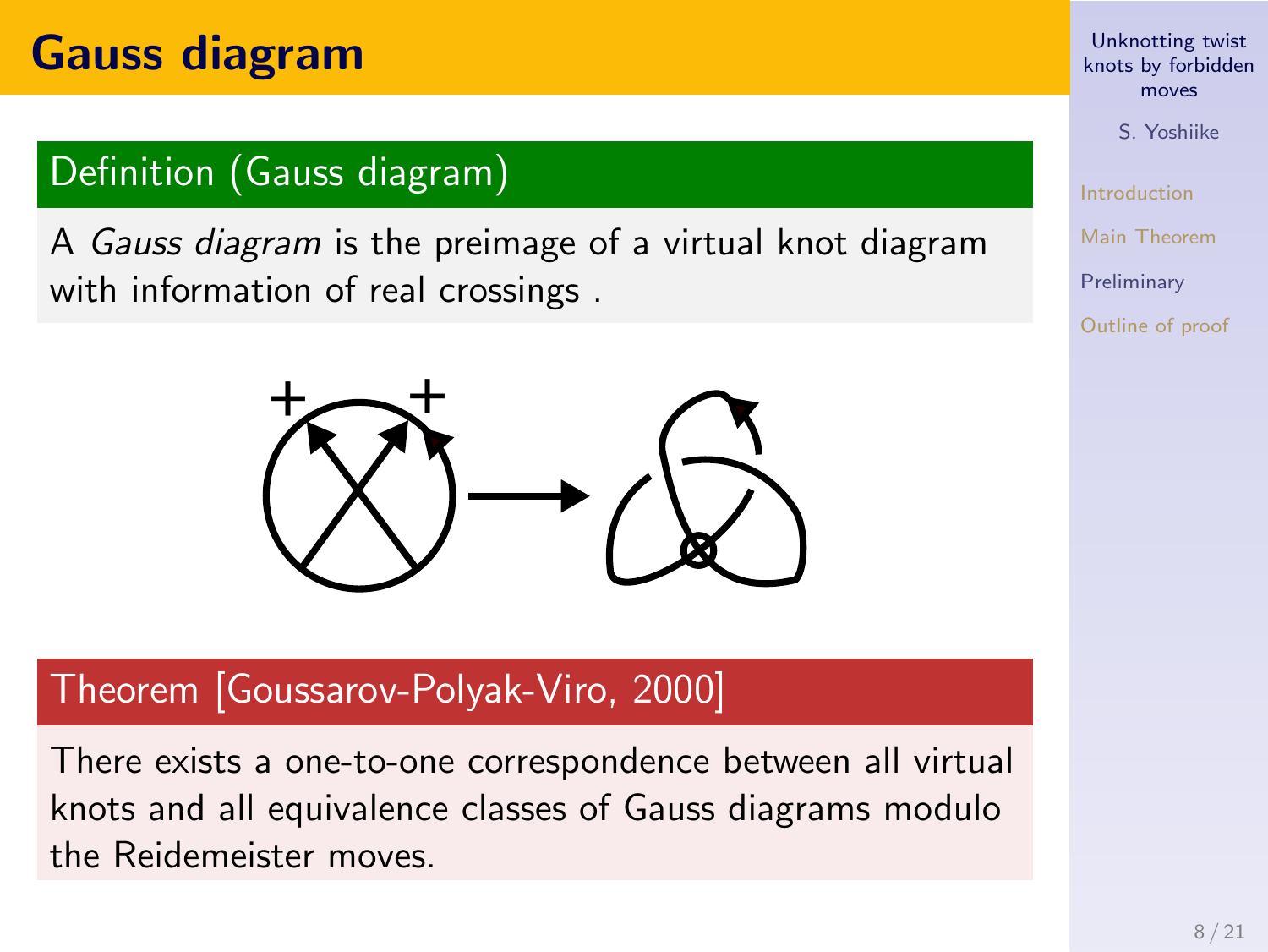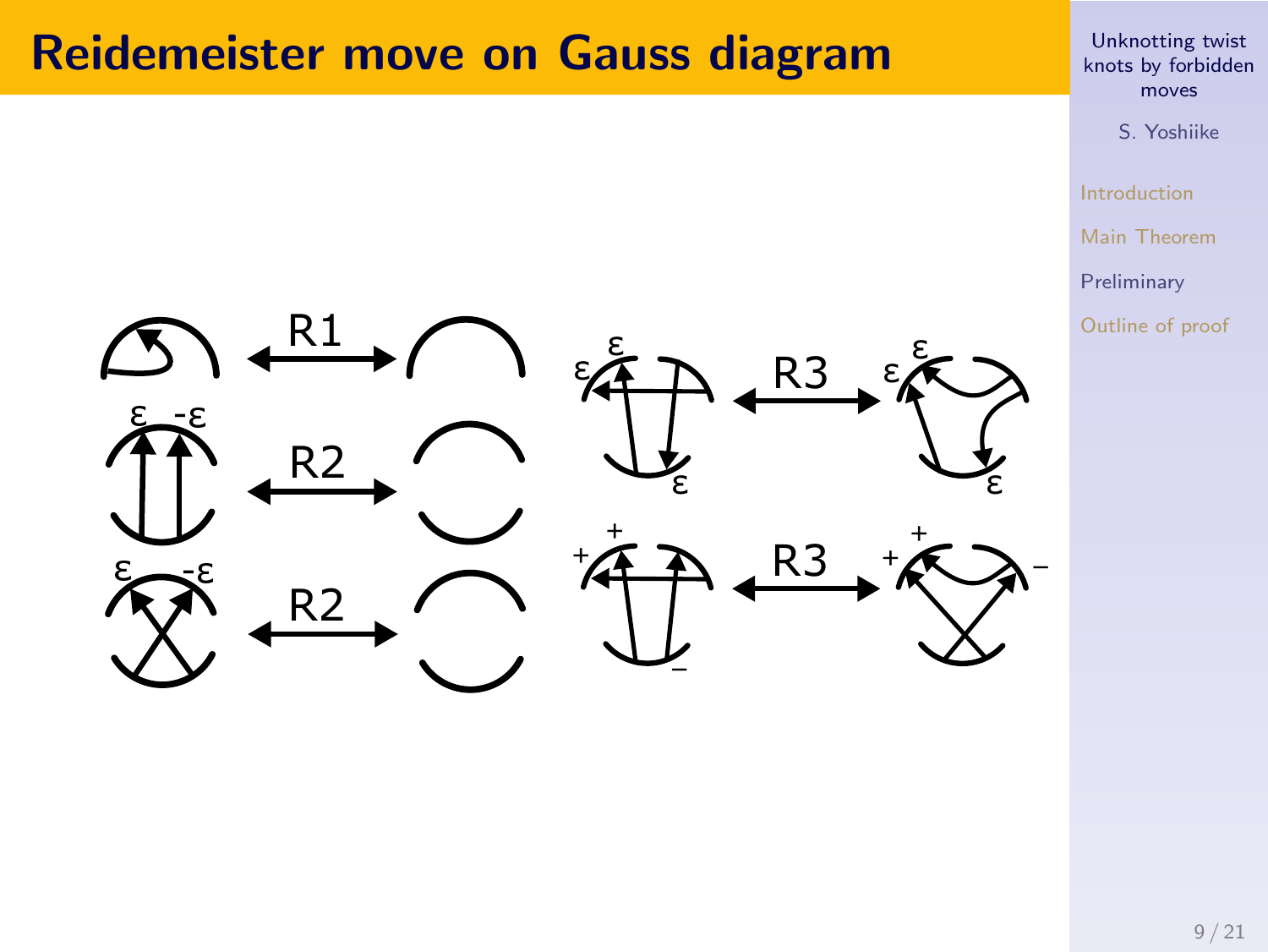### **Fact**

#### Fact

Let *G*,*G′* be Gauss diagrams

s.t *G′* is obtained from *G* by a Reidemeister move or forbidden move.

Then there exist virtual knot diagram *K*,*K′* corresponding to *G*,*G′* s.t *K′* is obtained from *K* by corresponding Reidemeister move or forbidden move with virtual Reidemeister moves.



# Unknotting twist knots by forbidden moves

S. Yoshiike

Introduction

Main Theorem

Preliminary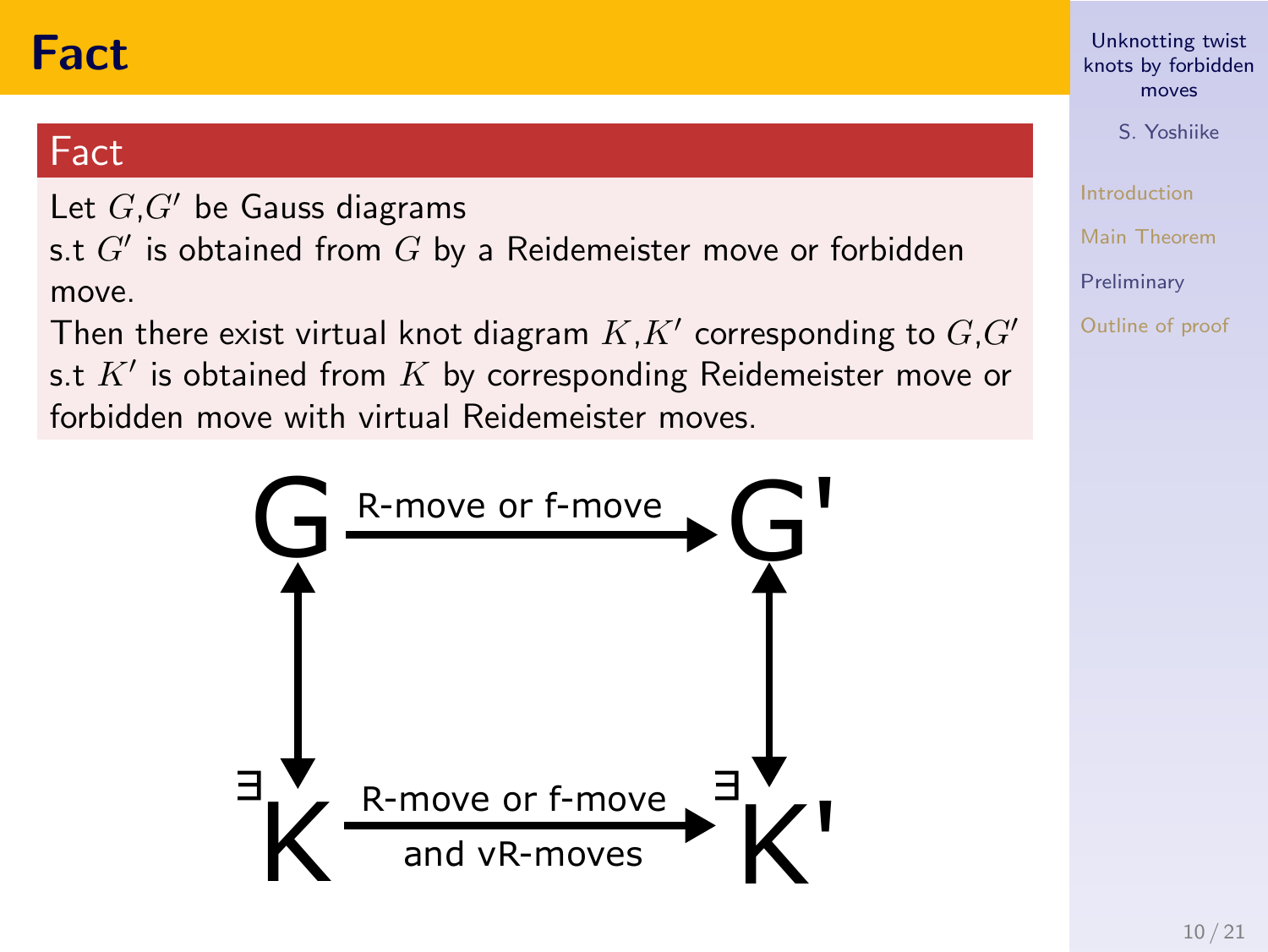

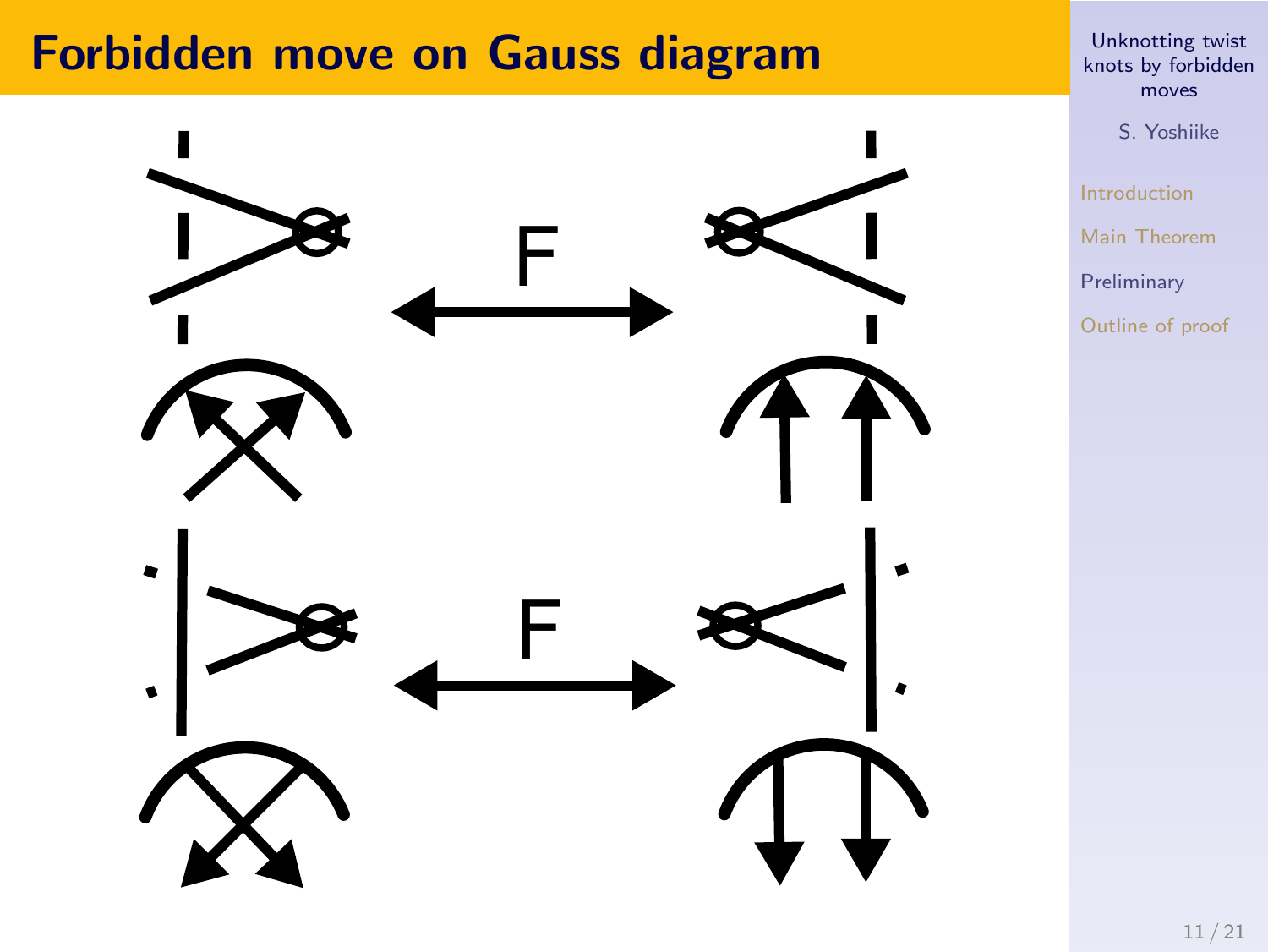### *F*<sup>2</sup> **move**

#### Theorem[Kanenobu,2001]

*F*<sup>2</sup> move is realized by using forbidden moves twice.



Unknotting twist knots by forbidden moves S. Yoshiike

Introduction Main Theorem Preliminary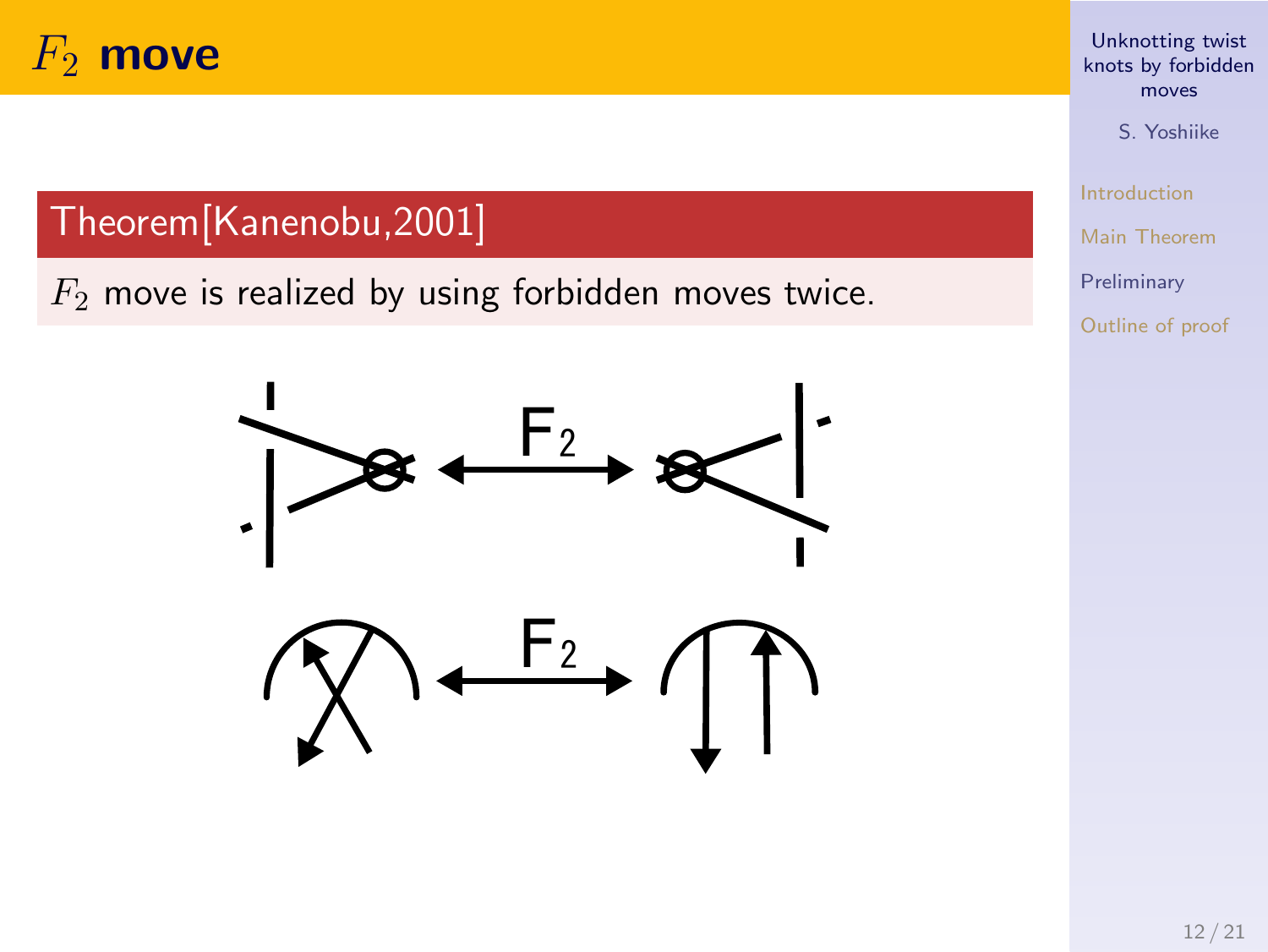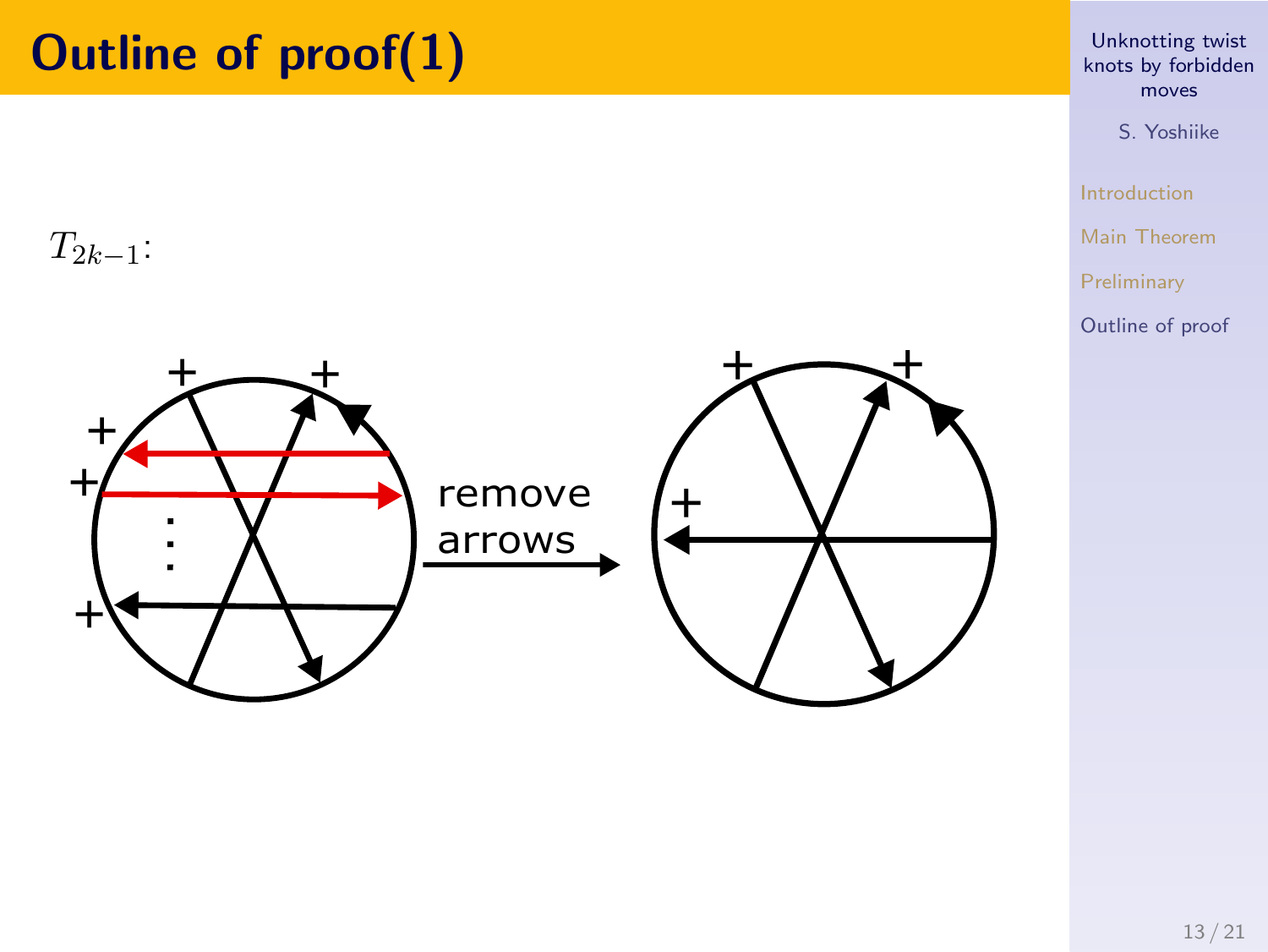### **Remove arrows**



Using forbidden moves : 5 times

### Unknotting twist knots by forbidden moves

S. Yoshiike Introduction Main Theorem Preliminary Outline of proof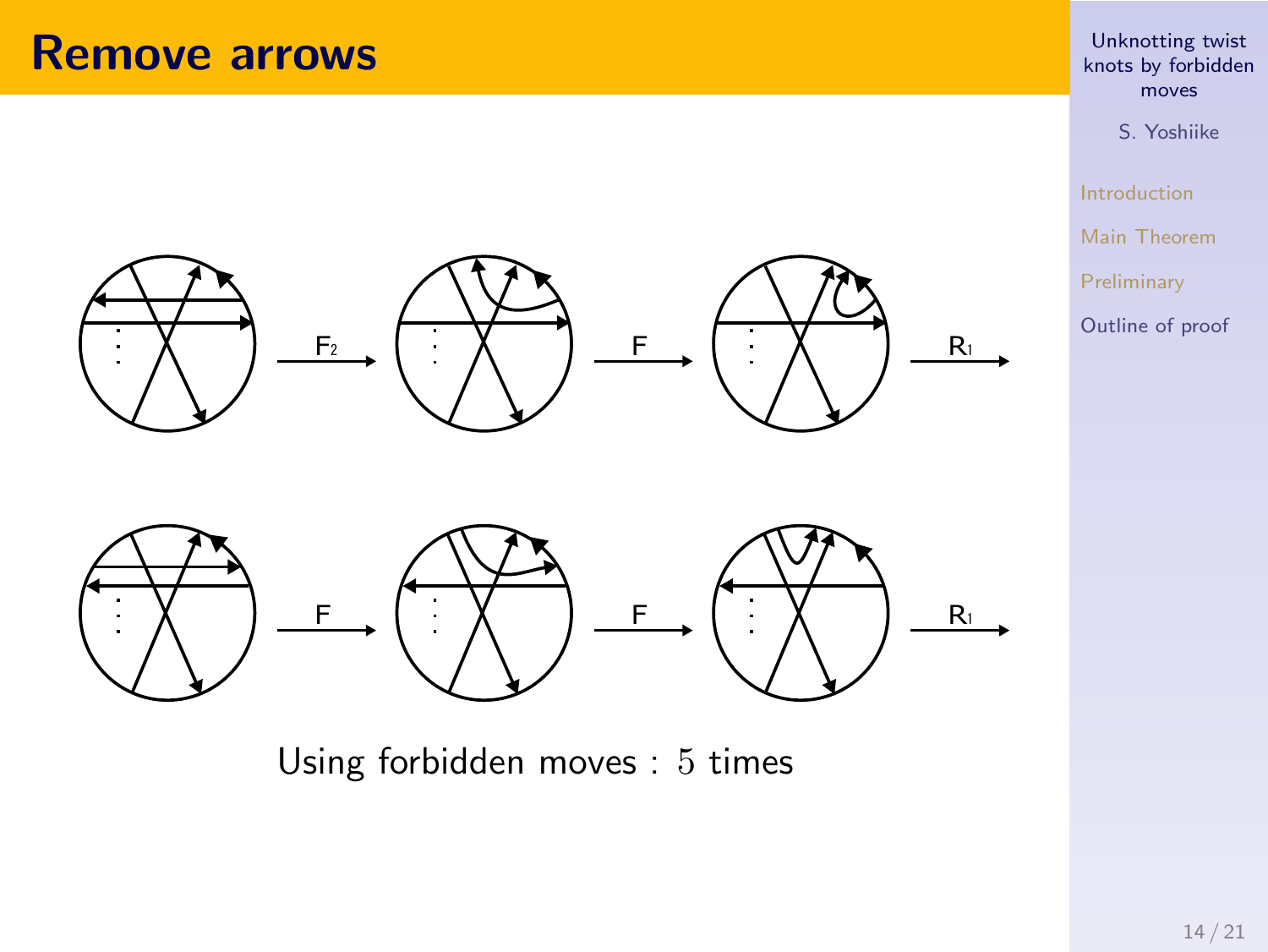# **Outline of proof(2)**







 $F<sub>2</sub>$ 

# Unknotting twist knots by forbidden moves

S. Yoshiike Introduction Main Theorem Preliminary Outline of proof

15 / 21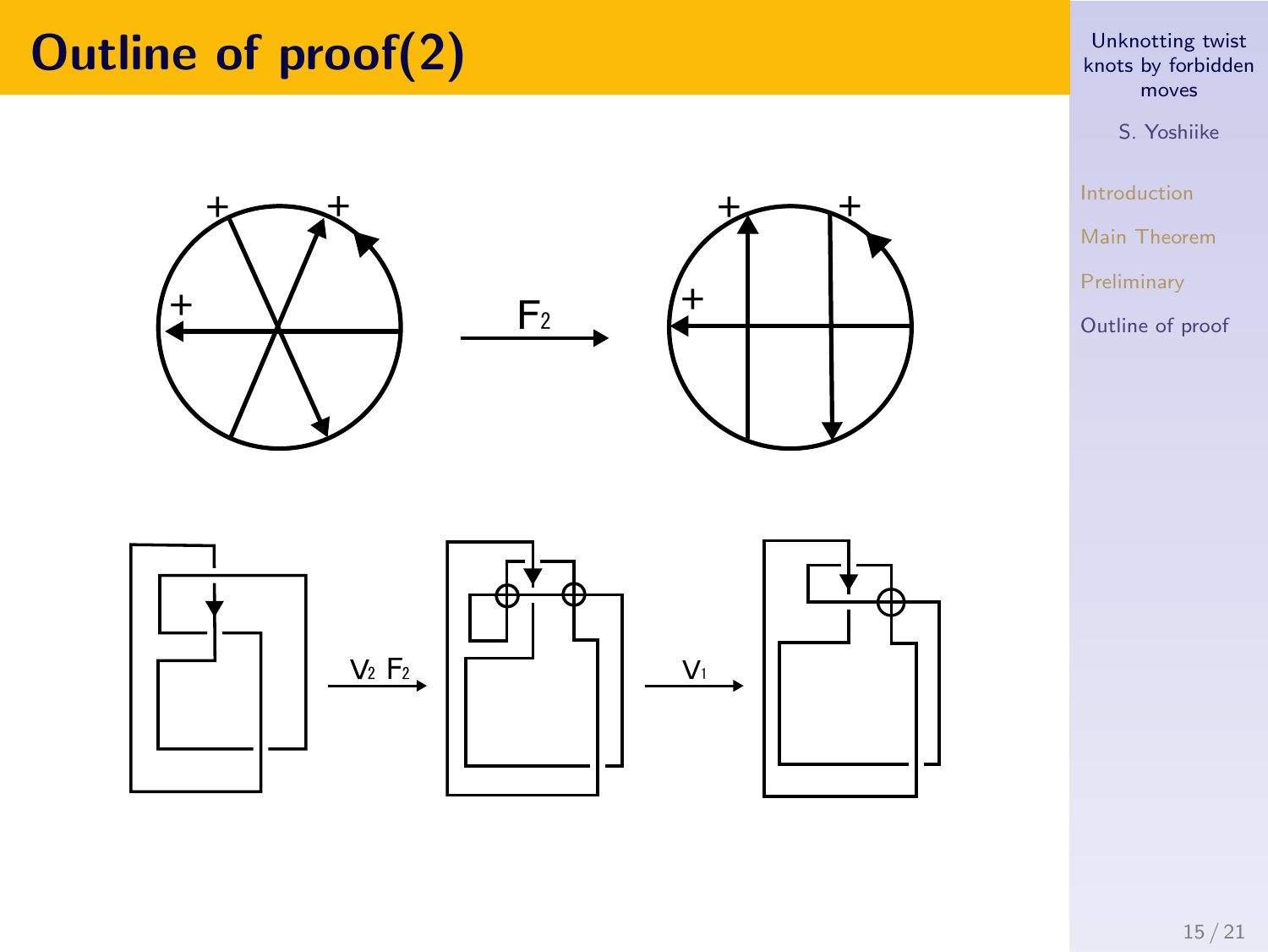# **Outline of proof(3)**









# Unknotting twist knots by forbidden moves

S. Yoshiike Introduction Main Theorem Preliminary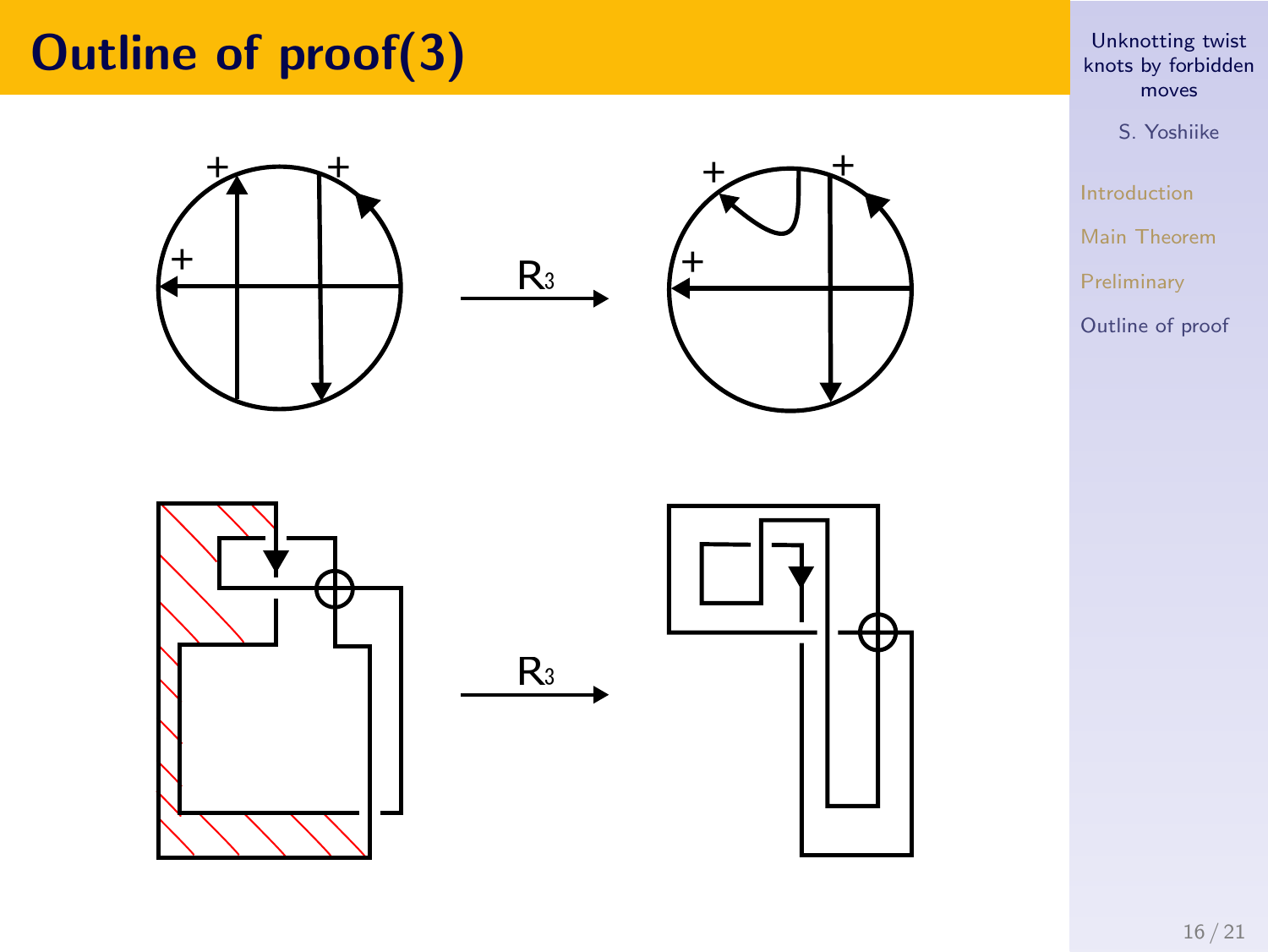# **Outline of proof(4)**







# Unknotting twist knots by forbidden moves

S. Yoshiike Introduction Main Theorem Preliminary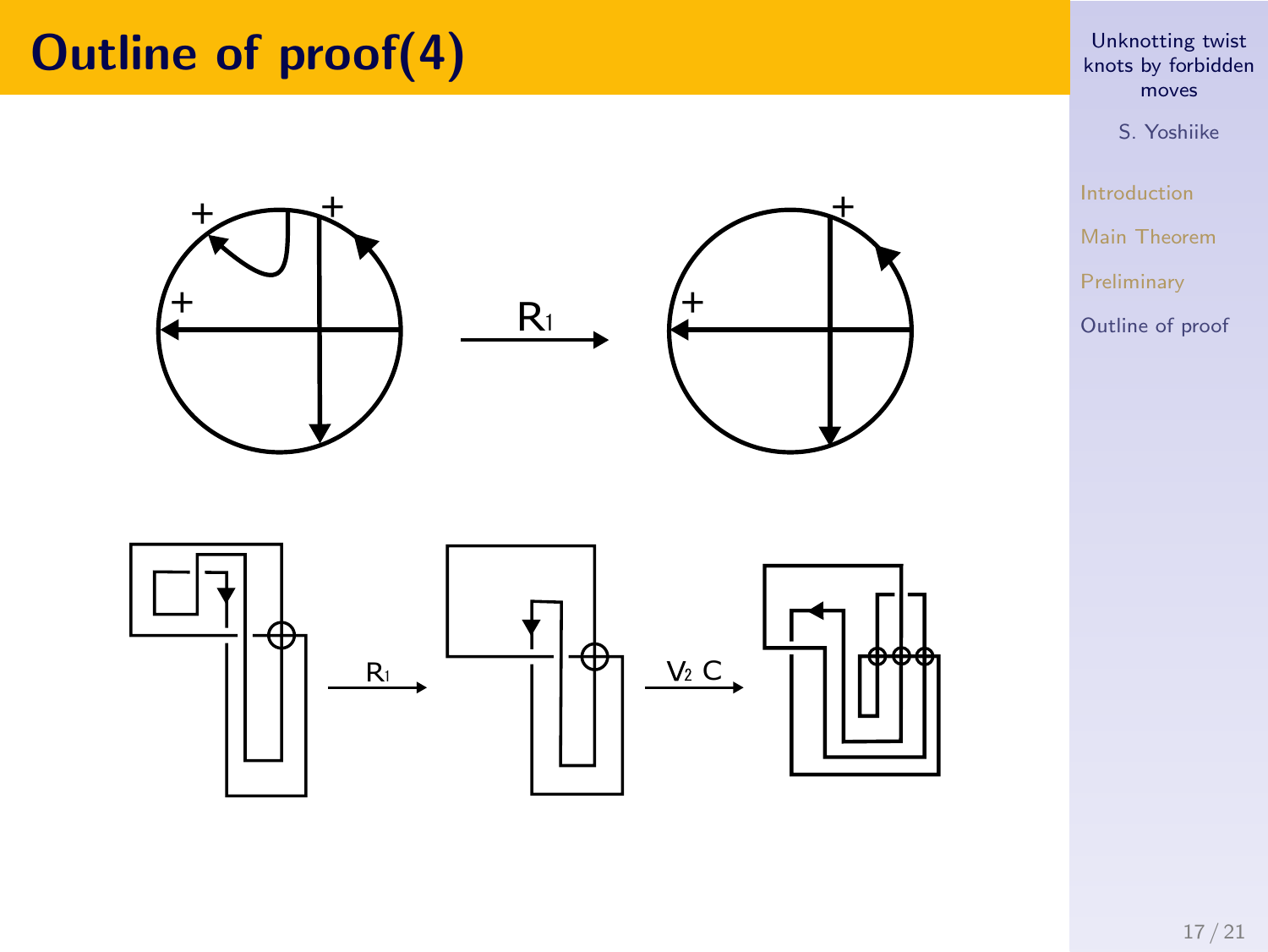# **Outline of proof(5)**









# Unknotting twist knots by forbidden moves

S. Yoshiike Introduction Main Theorem Preliminary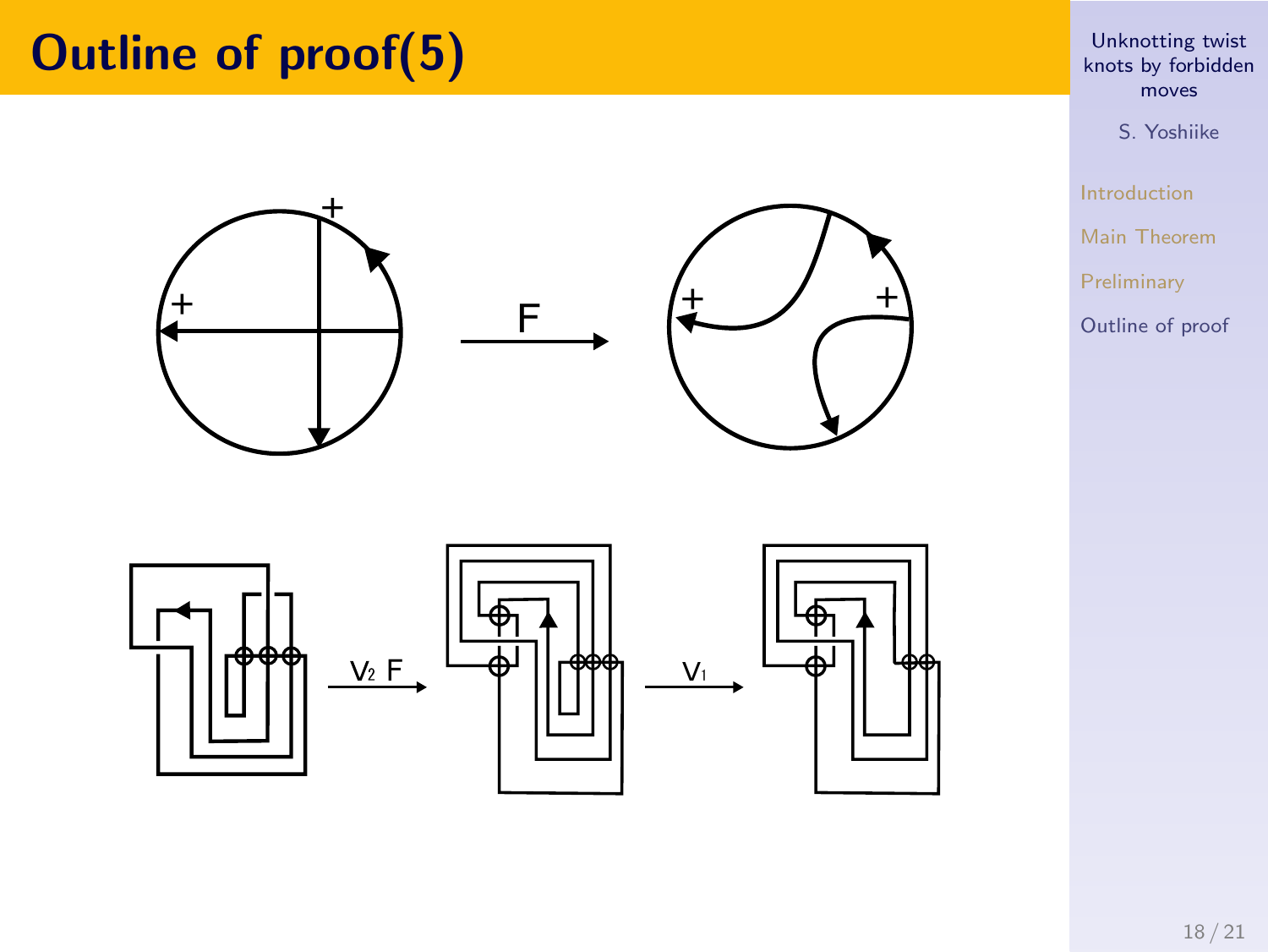

# Unknotting twist knots by forbidden moves

Introduction Main Theorem Preliminary Outline of proof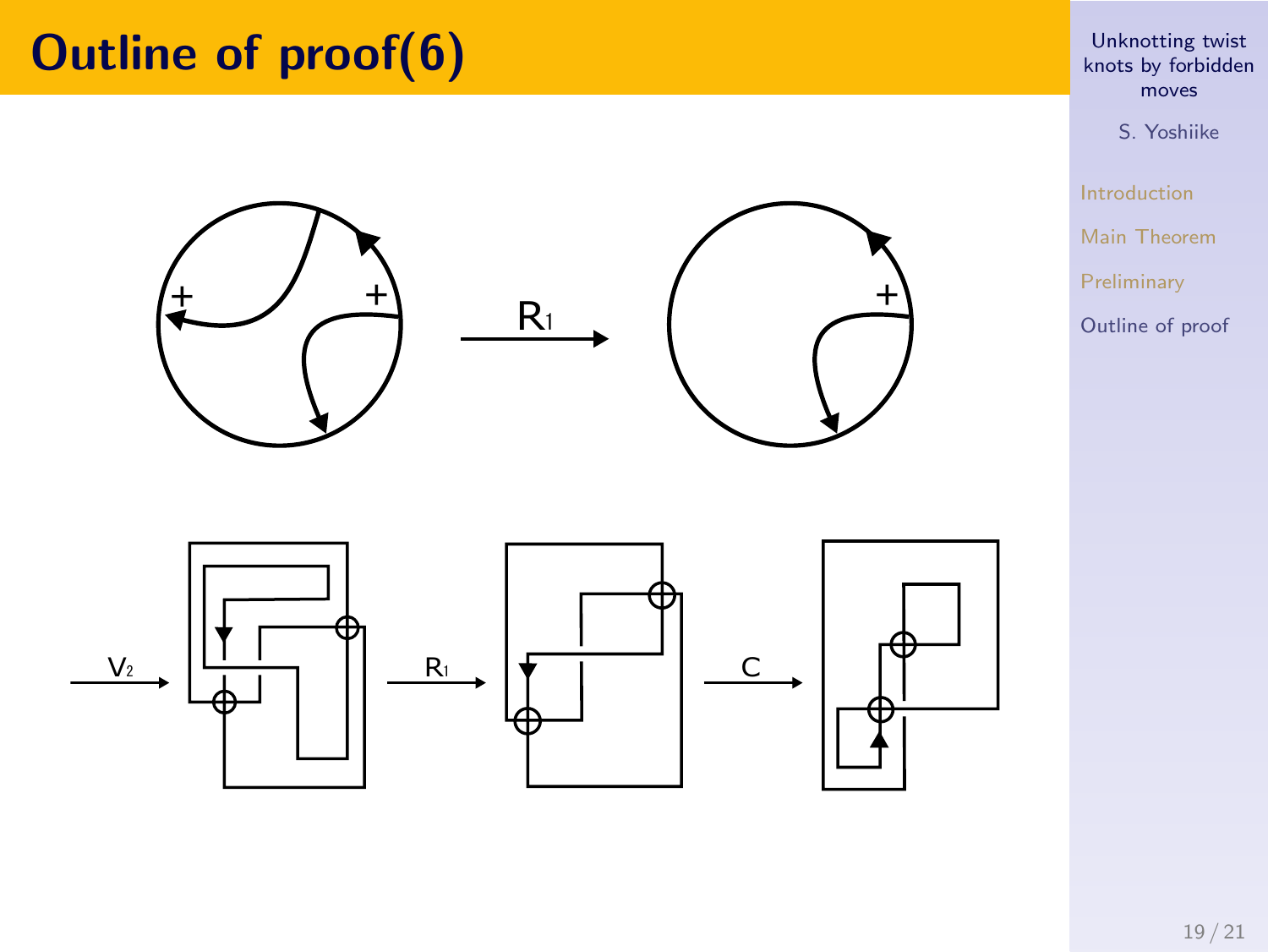

#### Using forbidden moves : 3 times